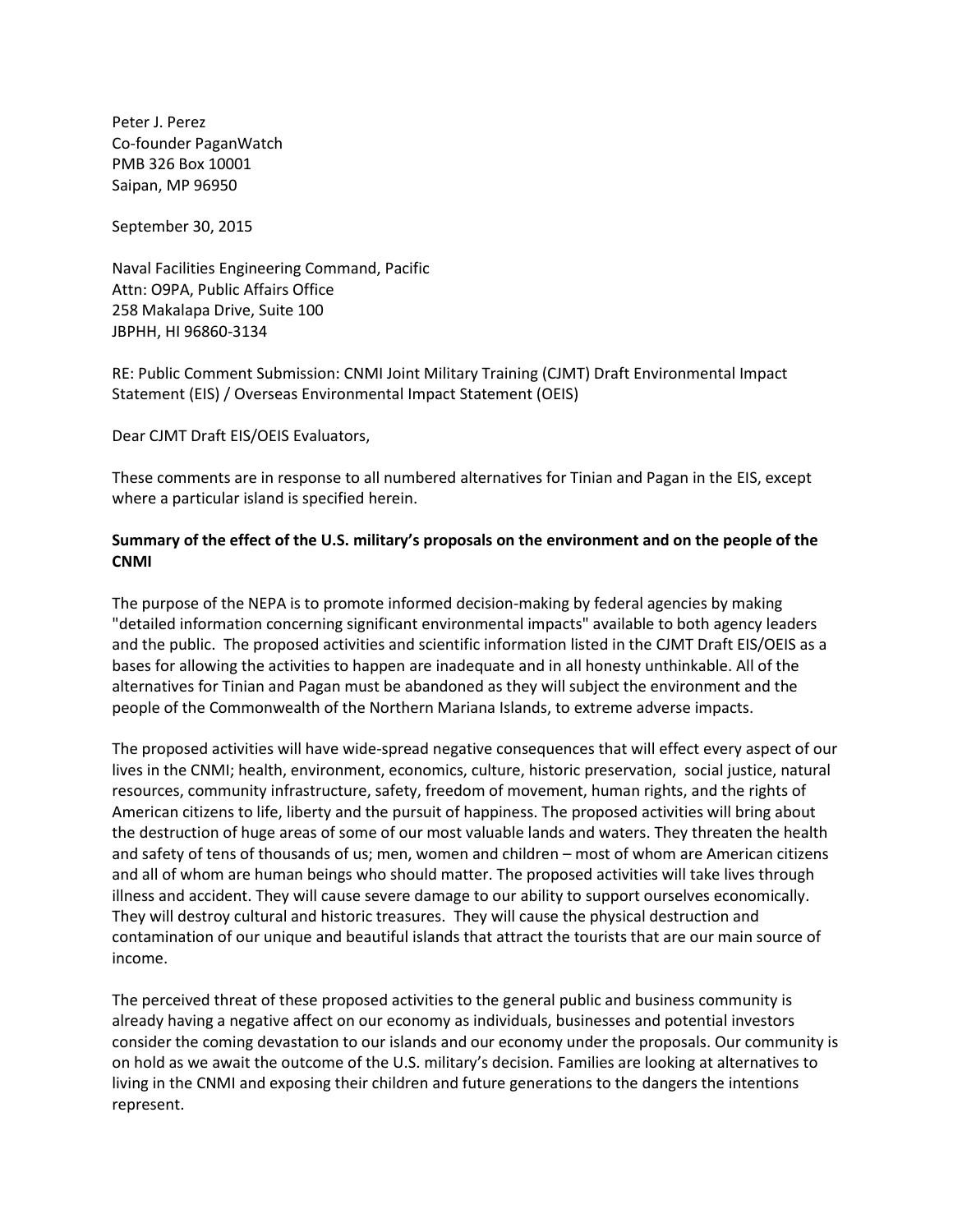We are responding as anyone would to the threat of high-level live-fire ranges in their community, near their children. We will be surrounded by live-fire ranges; on Guam to the south; on Tinian to the west, on FDM and on Pagan to the north, and all around us on and in the ocean. We know what this will mean to our community. It means the mass killing of wildlife, fish, coral reefs, turtles, dolphins and whales. It means the extinction of some species. It means the long-term contamination and damage of our lands and waters. Many areas will be completely and permanently destroyed. Others will be rendered unusable for generations or forever. The use of our home islands for destructive live-fire testing and training, and all the consequences that such uses entail, including the jurisdictional domination of our airspace and maritime waters and the occupation of over 24% or our land mass by the U.S. military, means the end of our peaceful lives as free Americans.

These comments are in response to and pertain to the CJMT EIS/OEIS. However, it must be noted that it is unfair and contrary to the intent of NEPA that the public, local government and other stakeholders are not afforded the opportunity to be informed of the cumulative impacts of the multiple and inter-related activities that the U.S. military is pursuing in the Marianas, all of which involve destructive live-fire weapons testing and training. It is impossible to arrive at a complete, informed understanding of the cumulative impacts of all the proposed activities when they are presented one at a time, to be considered in isolation, as if each does not add to the impacts of the others.

The decision as to whether or not to proceed with the proposed actions will be made by people that will not be affected by the devastation it will cause. It is clear from the EIS that they consider the people of the CNMI to be obstacles and not people who matter. They have lost sight of their mandate to protect Americans, all Americans, including the ones who are inconveniently in the way of what would be the most appealing course to their objectives. There are many alternatives that can work but are not even being considered. The draft EIS appears to have been prepared with a pre-set result in mind. The goal seems to be to get the land and waters of the Marianas under military control rather than to get our military personnel the training that they need. The focus is entirely on the Marianas. Any and all alternative options are left ignored and unexplored.

In addition to the destructive physical, cultural and economic impacts of the proposed activities to the people of the CNMI, there are also ethical considerations. The intent to take, damage and destroy large portions of our beautiful home islands against our will is a betrayal of the trust we put in the United States of America. The people of the Northern Marianas negotiated with the United States of America in good faith. The result was the Covenant Agreement that is the basis of our relationship with the United States. That agreement provided the Department of Defense(DOD) with the lands that it requested. Those land concessions were given for express purposes. It was obviously never the intent or understanding of the representatives of the people of the Northern Islands that giving the DOD the lands they asked for also meant giving them the right to permanently damage or destroy those lands. They certainly neither intended nor understood that they were giving the DOD license to take whatever other lands they wanted as well. Yet this is exactly what is happening here, and with devastating consequences for the people of the Northern Marianas.

### PART ONE

**The U.S. military's proposal is in direct contradiction to Executive Order 12898 "Federal Actions to Address Environmental Justice in Minority Populations and Low-Income Populations" and therefore must be withdrawn.**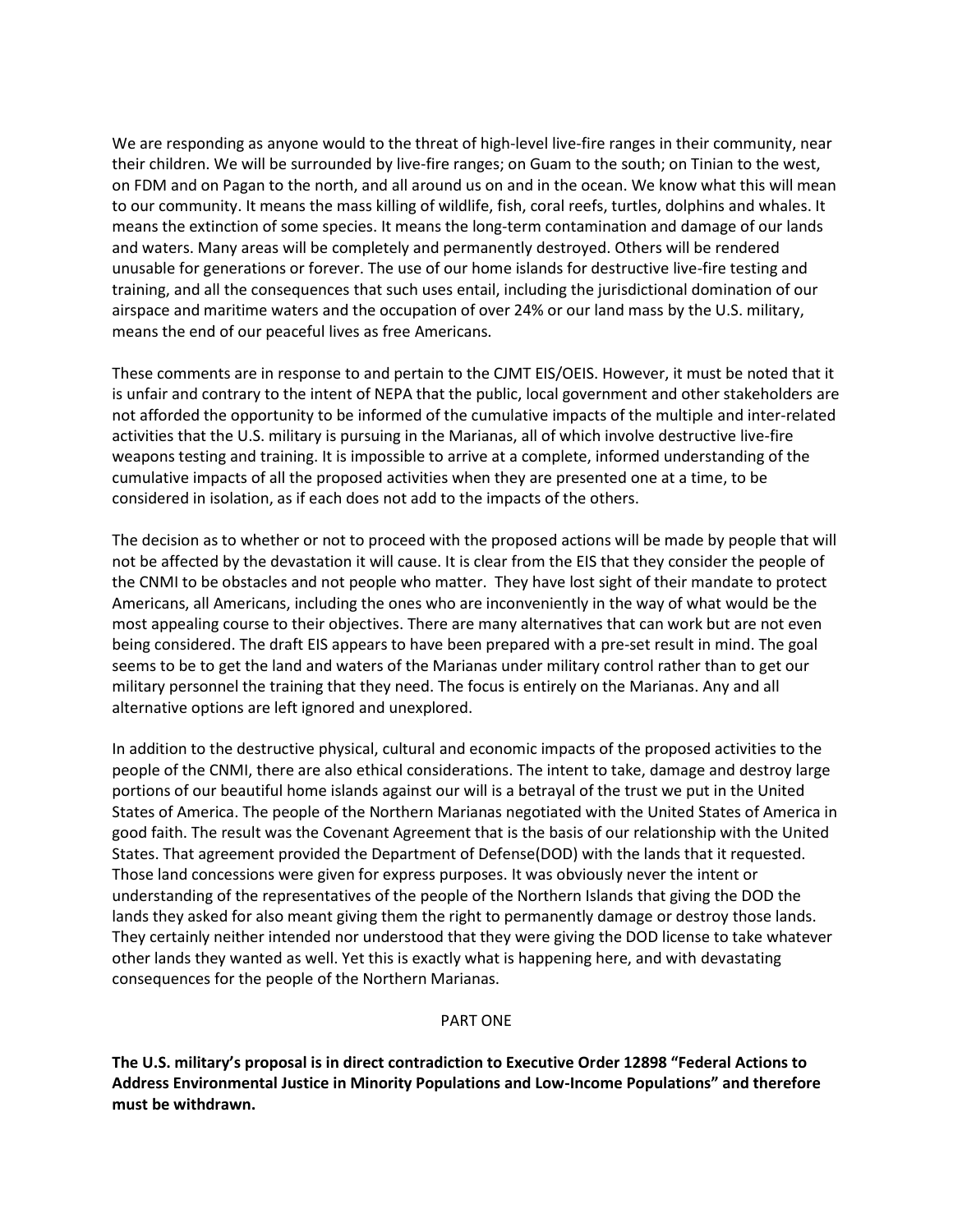Executive Order 12898 provides that "*each Federal agency shall make achieving environmental justice part of its mission by identifying and addressing, as appropriate, disproportionately high and adverse human health or environmental effects of its programs, policies, and activities on minority populations and low-income populations*. "

The proposed activities will do tremendous damage and harm to the CNMI – one of the poorest communities in the United States and one that is made up of well over 95% ethnic minorities.

The U.S. insular islands of American Samoa, Guam, the U.S. Virgin Islands, and the CNMI all suffer high levels of poverty. But among them the CNMI is the poorest. According to the 2010 CNMI Census the CNMI has the lowest annual family median income (MFI); only \$22,455 compared to Guam's \$50,607, American Samoa's \$24,706, and the U.S. Virgin Islands' \$45,058. This is about one third of MFI in the U.S. mainland where MFI is \$64,400. The CNMI's low MFI is persistent, achieving a miniscule growth of just \$1,180 across the 20-year period from 1990 when CNMI MFI was at \$21,275 per year.

The census on the poverty level covered 53,366 individuals. The data showed 11,693 individuals were below 50 percent of the poverty level; 32,885, below 125 percent of poverty level and 40,368, below 185 percent of the poverty level. This persistent poverty is only recently showing signs of improving now that our tourism-based economy is back on track after decades of decline, with new visitors from China, South Korea and Russia fuelling the recovery.

The proposed activities will devastate tourism, the CNMI's main economic engine. The sheer size of the proposed activities will change the aspect and reputation of the CNMI from that of a desirable tropical paradise to a damaged and disfigured place, dominated by the military and live-fire bombing ranges. This change in aspect and reputation will be accompanied by major loses in tourist sites. Most of Tinian's green areas, including beautiful beaches and nearby waters will be off-limits to tourists either permanently or for much of the year. Most of Tinian's World War II historic sites will also be lost to tourism. The peace and quiet that tourists seek in a tropical paradise will be compromised with the sights, sounds and shock waves of live-fire.

Tourists coming to Saipan will, as a result of the Saipan "divert airfield" sought in a separate EIS by the U.S. military, arrive in what looks like a military airbase. They will see and hear live-fire activities on nearby Tinian just three miles away. The airspace over and around Saipan and Tinian will be dominated by military aircraft, including fighter jets and helicopters, that will be seen and heard by tourists, degrading their experience.

Eco-tourism to the Northern Islands of Pagan, Alamagan and Agrigan will be completely shut down due to the loss of the main draw, Pagan, and travel restrictions that will block access to Alamagan and Agrigan during much of the year.

As our appeal as a tourist destination is degraded, we will lose tourists and tourism-related jobs. Businesses that provide entertainment, food and services to tourists will suffer. Taxes from hotel stays and tourist spending will decline.

With the reduction in tourism, the local people also lose opportunities to travel between our islands and to overseas destinations as flights are reduced and airline ticket prices increase. Higher ticket prices will add to the cost of doing business and the cost of living as well.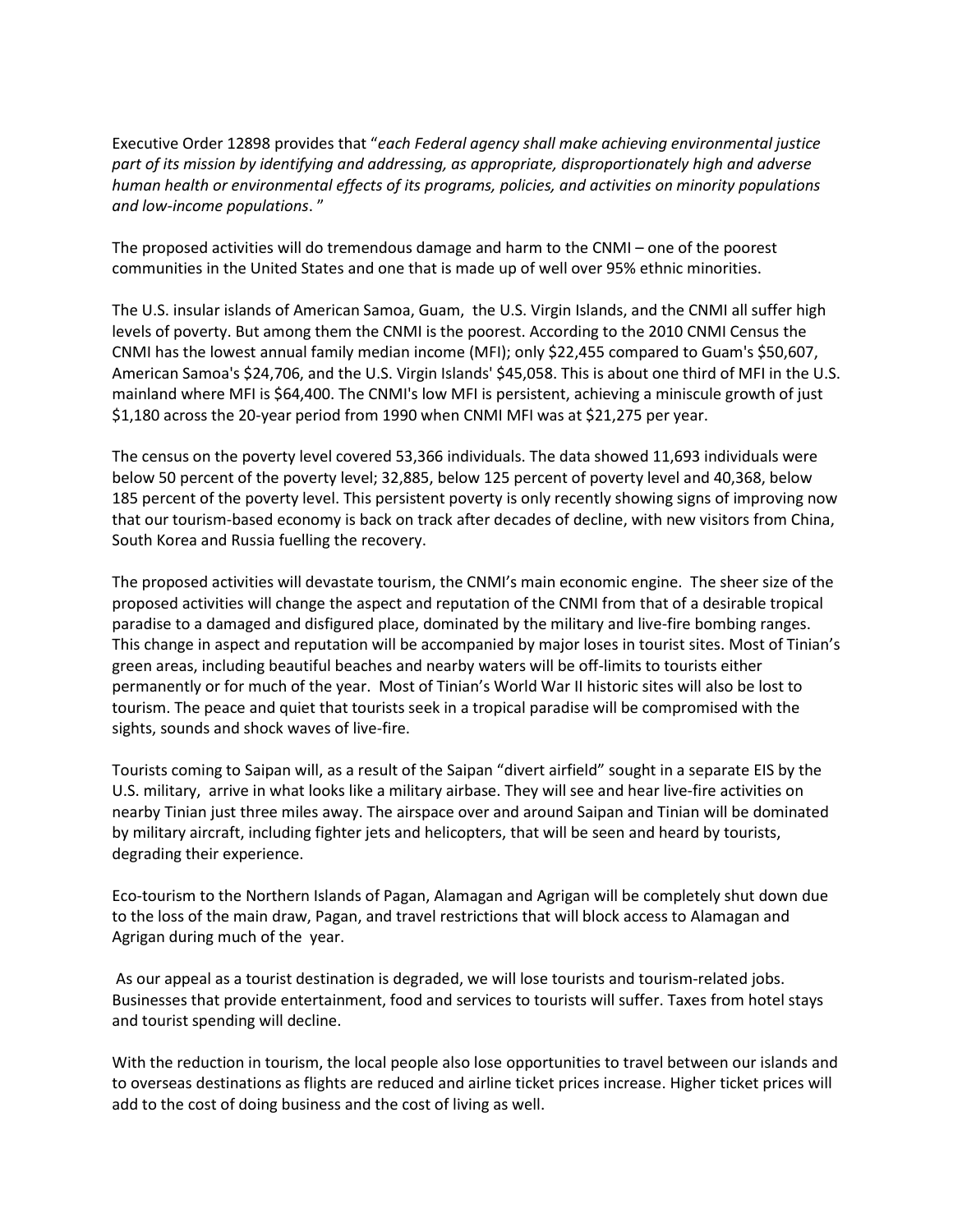Loss of access to the sea will negatively impact local commercial fishing. Tinian's farmers and ranchers will lose their leased areas on the northern 2/3 of Tinian. Relocating ranchers elsewhere in the CNMI does not solve the problem as land is scarce everywhere. Such a relocation would only displace other people and activities, thereby transferring the resource and economic loss from one group to another.

Executive Order 12898 protects not only low-income communities, but minority communities as well. We in the CNMI are almost all ethnic minorities. According to the 2010 CNMI Census, 84.9 percent of the CNMI population was Asian or Native Pacific Islander. Another 12.7 percent claimed two or more ethnicities. Only 2.5 percent were "other". Poverty is high among the ethnic majority, especially among families. Again according to the 2010 CNMI Census, there were 4,760 families below poverty level. Of these, 1,023 were Chamorros; 291, Carolinians; 436, Native Hawaiian and Pacific islanders; 359, Chinese; 1,979, Filipinos; 173, Koreans; 145, other Asians; and 51 other ethnic origins or races. These 4,760 families make up over 44 percent of our population. They will be the hardest hit by the economic damage resulting from the proposed activities.

The overall effect of the proposed activities is to severely reduce economic options and opportunities for the already impoverished people of the CNMI, 97.6 percent of which are ethnic minorities. The proposed activities will bring deeper and more painful poverty to the community. This is a classic "not in my backyard" scenario where the CNMI is a scapegoat that is being forced to bear a burden that would be unthinkable in any wealthy mainland American community. The CJMT proposal is therefore not in compliance with Executive Order 12898.

The following questions pertain to the requesting agency's compliance with Executive Order 12898.

- 1. Is it your position that Executive Order 12898 does not apply to the U.S. military? If so, why not?
- 2. Is it your position that the protections of Executive Order 12898 do not apply to Americans living in the CNMI? If so, why not?
- 3. Are the adverse human health and environmental effects of proposed activities in the CNMI in proportion to what affluent and non-minority communities in the rest of the United States of America must bear for the same purposes? If yes, please explain and cite examples.

# PART TWO

## **The proposed activities threaten the health and safety of the public.**

The proposals put civilians in great physical danger. On the tiny island of Tinian, there are 2800 people living in the southern one third of the island. Tinian is only about 9 miles long and 4 miles wide. The proposal puts a fence between these men, women and children and the U.S. military's second highest level of live-fire range. Pagan is even smaller. Pagan would have the military's highest level of live-fire range, including bombs up to 1000 pounds dropped from airplanes and shells fired from ships.

The following information that comes directly from the CJMT Draft OIS/EOIS serves to illustrate and provide some appreciation of the level of threat and exposure from explosive ordnance that the people of Tinian and Pagan will be exposed to.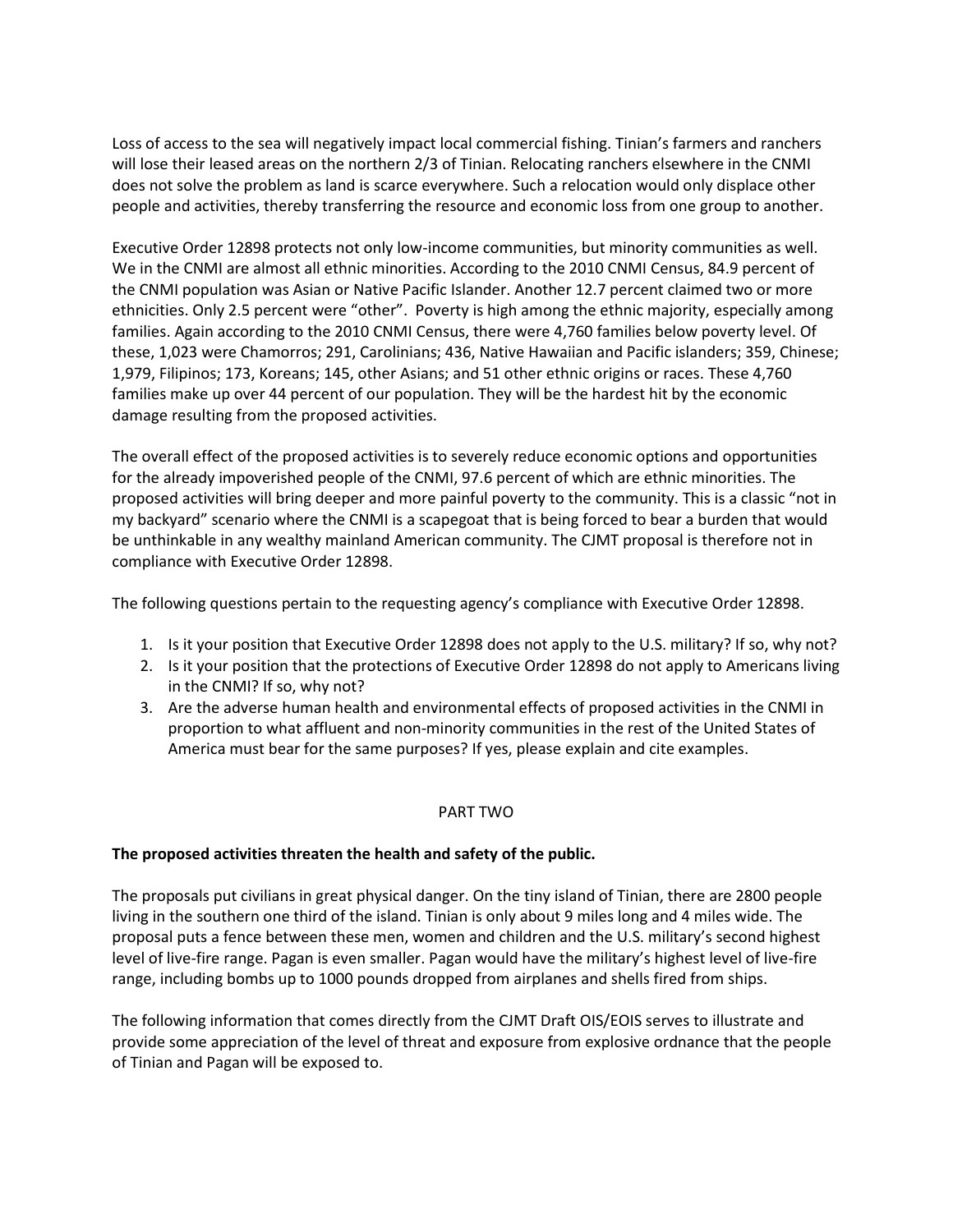Each year the U.S. Navy and the U.S. Marine Corps will fire the following number of explosive ordnance on Tinian and Pagan:

- Field artillery, shells, mortars, rockets, grenades: 114,681
- Small arms up to .50 caliber: 4,924,643
- Air-delivered munitions up to 1,000 pound bombs: 176,600

In just six years the U.S. military will have;

- dropped over one million bombs up to 1,000 pounds
- launched over 688,000 shells, mortars, rockets and grenades
- fired nearly 30 million small arms munitions

In sixty years the two islands will have been hit with;

- over 10 million bombs up to 1,000 pounds
- nearly 7 million shells, mortars, rockets and grenades
- 300 million small arms munitions

These numbers are based on the military's analysis for an annual live-fire training demand of 20 weeks for Tinian and 16 weeks for Pagan. The EIS stresses that future live-fire training demand could up this to 45 weeks on Tinian and 40 weeks of training on Pagan. Then the corresponding rate of bombardment would likely be two and a half times the above figures.

The estimates are also based on current "plans" and "intent". The types and frequency of ordnance fire appear not to be limited by the estimates stated in the EIS. For example, bombardment by ships at sea could occur on Tinian and the rate of bombardment and the number of ships participating could be increased for Pagan. The size, type and destructive capacity of ordnance can also increase. The use of 2000 bombs could be a change of plans. Full disclosure of the upper limit to the destruction, as well as the duration of the live-fire ranges is needed if stakeholders are to understand the true nature and consequences of the proposals. The impacts in the EIS must consider 45 weeks of training on Tinian and 40 weeks of training in Pagan since these levels are being discussed.

The levels of bombardment described in the EIS are completely inappropriate for small and inhabited islands. People will be so close to the live-fire that they will not only hear and smell the exploding ordnance, but they will feel shock waves through the ground as well. They will see, hear, smell and feel this for the rest of their lives and for generations to come. The level of noise and smoke, the level of shock waves to be felt, as well as the amount of exposure expressed in days and hours per day, must be fully evaluated and disclosed in the EIS.

Shells, rockets, mortars, missiles, grenades, bombs, bullets and other ordnance can misfire and ricochet. Targets are sometimes missed. Live-fire activities will certainly attract curious youth who will be in extreme danger when they trespass onto live-fire ranges. Parents will live with constant worry about where their children are. Everyone will live in constant fear of an errant shell or other ordnance coming over the fence, as happened at the live-fire range at Vieques when Sanes Rodríguez was killed by errant 500 pound bombs from a Marine F/A-18-C Hornet fighter. Sanes Rodriguez was in a clearly identified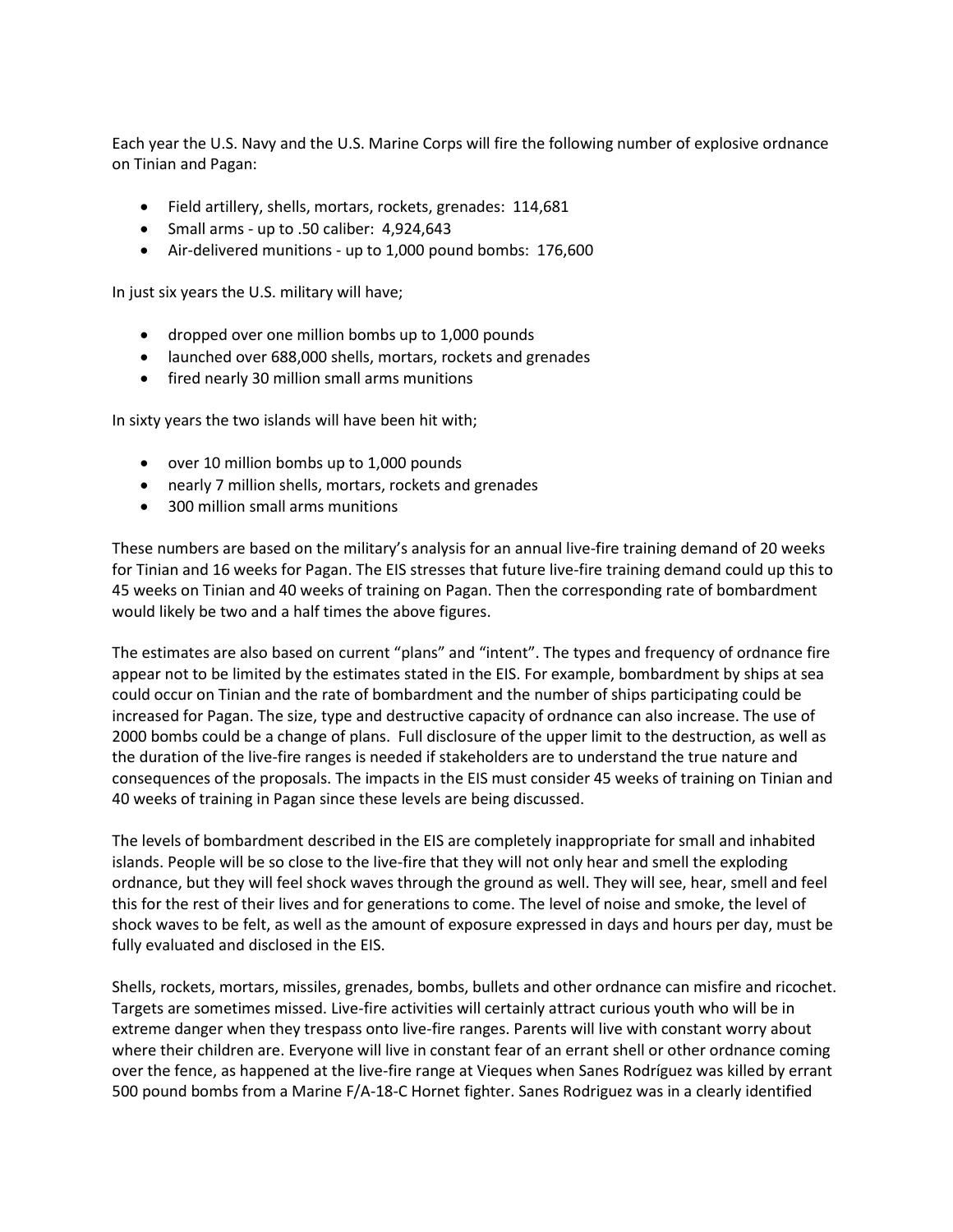hilltop observation post at the time. The threat of errant ordnance must be fully evaluated and disclosed in the EIS.

Unexploded ordnance poses an additional risk that is well known to the people of the Marianas who have seen many thousands of live, unexploded ordnance picked up by men, women and children since World War II. Sometimes it detonates when handled, resulting in serious injuries, maiming and even death. This threat must be fully evaluated and disclosed in the EIS.

Chemicals from ordnance is another risk. Where levels of soil surface contamination are high, dangerous chemicals can be inhaled and ingested. Chemicals from ordnance in the soil can make its way into ground water and into the public's drinking water. Chemical contamination of the soil by ordnance can be very long lasting. During the World War II Battle of Saipan, the Marpi area in Saipan was extensively shelled. Seventy years later the chemical components of exploded shells is still detectable in the soil. There is also an unknown amount of unexploded ordnance still on and below the surface soil. Soil contamination from explosive materials presents long-term health risks to the community. This threat must be fully evaluated and disclosed in the EIS.

The EIS has also not addressed the issue of exposure to both military personnel and civilians alike to airborne volcanic ash particles as a result of the impact of explosive ordnance in the high-level live-fire areas on Pagan. This ash contains high levels of crystalline silica according to the 2006 USGS report "Preliminary Geologic Map of Mount Pagan Volcano, Pagan Island, Commonwealth Of The Northern Mariana Islands ", and is classified by the International Agency for Research of Cancer (IARC) as a human carcinogen Group 1. Respirable crystalline silica dust has been classified by the National Toxicology Program (NTP) as a substance which may reasonably be anticipated to be a carcinogen. Acute Silicosis may occur with exposures to very high concentrations of respirable silica over a short period of time. Symptoms are coughing and shortness of breath. Acute Silicosis is a fatal disease. The health risk to training participants and the public must be fully evaluated and disclosed in the EIS.

Traumatic Stress Disorder (PTSD) is acknowledged to be a serious problem for many former vets. A number of veterans living in the CNMI suffer from PTSD. For these vets, the sight and sounds of live-fire activities can be insufferable. There may also be negative consequences to children's psychological health when they are exposed to live-fire sights and sounds year after year during their development. These add to the reasons why it is unacceptable to put live-fire range in close proximity to places where people live. The health risk to PTSD sufferers, both those who acquired PTSD elsewhere and those who may acquire PTSD as a result of live-fire activities, including children, must be evaluated and disclosed in the EIS.

While it is clearly acceptable to the military leadership to bring these dangers to the community, it is not acceptable to the community itself. Speaker after speaker at the public hearings and meetings expressed opposition to this plan. The families of Tinian and Pagan will live in constant dread and fear of accidental misfires and of their children finding and handling unexploded ordnance. They will worry about chemical exposure. The sounds of live-fire will constantly remind them of the ever-present danger.

The EIS has not addressed any of the above issues satisfactorily. The EIS should be amended to do so.

The following questions are related to risk assessment. The public needs this information in order to understand the risks that are being taken with their health and their lives. Please include answers to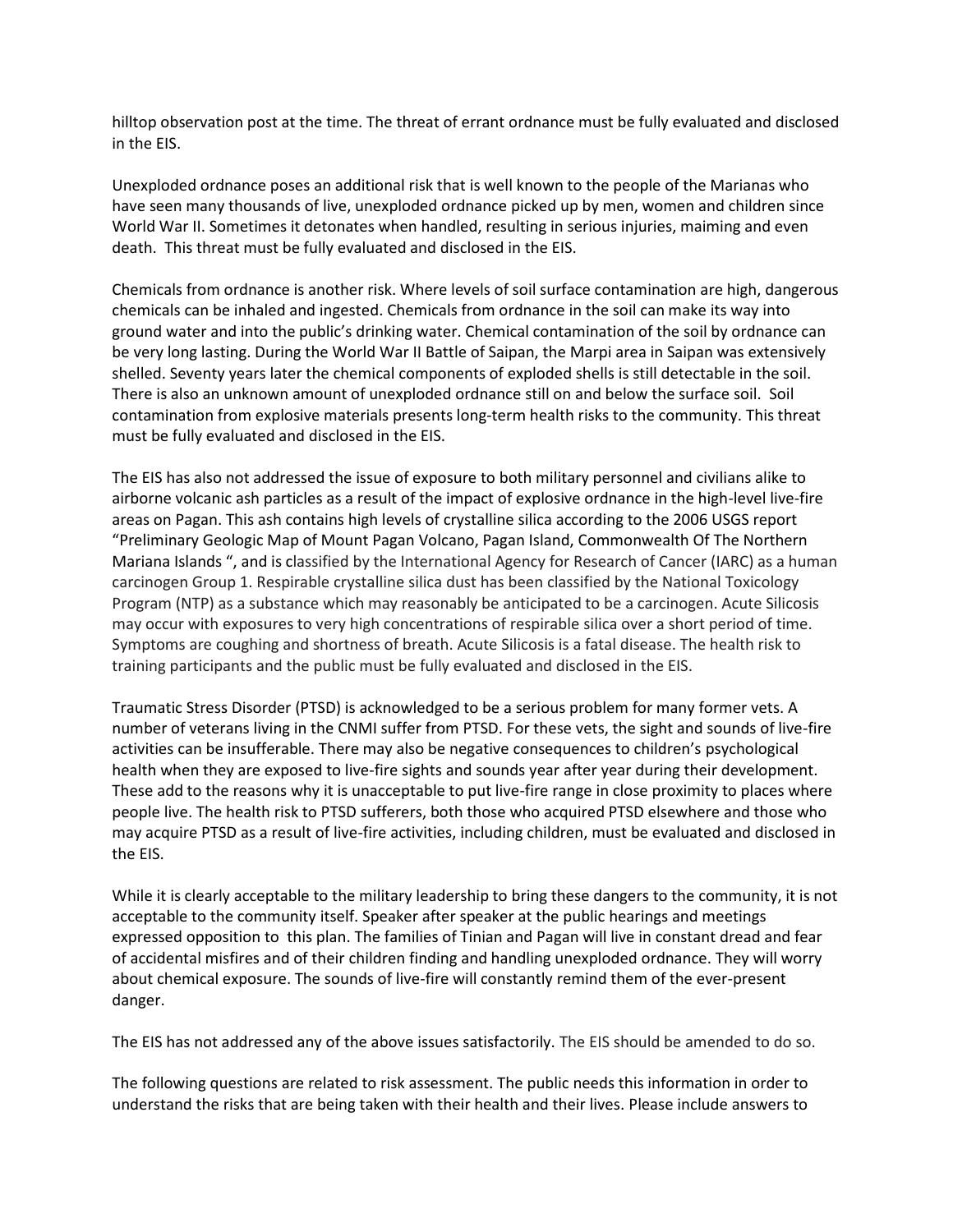these specific questions in a revised EIS. Each question applies to every EIS alternative for Tinian and Pagan, including the no-action alternatives that include live-fire activities.

- 1. What are the chemical components of each and every type of ordnance that will be used?
- 2. Will depleted uranium or any form of radioactive material be used?
- 3. What are the long and short term health risks associated with each chemical?
- 4. What is the physical path of those chemicals that pose a health risk once in the soil (e.g. subject to leaching)?
- 5. What are the anticipated contamination levels over time for each live-fire area described?
- 6. Will the military have the right to test or use other types of ordnance not listed in the EIS or not yet invented?
- 7. Will the military be limited to the level of live-fire activity described as planned or intended in the EIS? If not, can they increase these levels without the consent of the public or civilian government?
- 8. Is the use of biological weapons a possibility?
- 9. How long would the live-fire ranges continue to operate? If no specific number of years is known, then what range of years are we looking at here?
- 10. When does the military consider that the level of risk to civilians is too great for the proposed activities to proceed? Please answer in terms of persons killed or injured per year. Please also answer in terms of percentage risk of consequential illness per person per year.
- 11. Will the military be responsible for both short and long-term health care costs to treat civilian injuries and illnesses resulting from live-fire activities?
- 12. Will the military be responsible to financially compensate families when a family member is accidentally killed?

## PART THREE

# **The EIS failed to fulfil its requirement under NEPA to inform the public when it failed to make the information in the EIS available to the public in a form that they could reasonably access and understand.**

For most people in the CNMI, English is not their first language. For almost all of us, English is not a strength. This handicaps our ability to find and apply for jobs and business opportunities both here and elsewhere in the United States. A good example of how low English reading ability effects a community is this very CJMT EIS.

The CJMT EIS/OEIS is 1500 pages of moderate to highly technical information with references to about three times that number of pages as appendices. Based on hundreds of conversations with members of the CNMI public by myself and colleagues, most people found the document to be intimidating reading. Very few were able to comprehend the consequences of the proposed activities due to the document's highly technical nature and complicated presentation.

It is hard for an educated person such as myself to not consider that this massive document is intentionally incomprehensible for 95% of the CNMI population in order to take advantage of the low level of reading comprehension here. If those who prepared the EIS truly wanted to follow the intent and spirit of the EIS process they would have provided versions in our local and official languages of Chamorro and Carolinian, and they would have provided comprehensive summaries that made the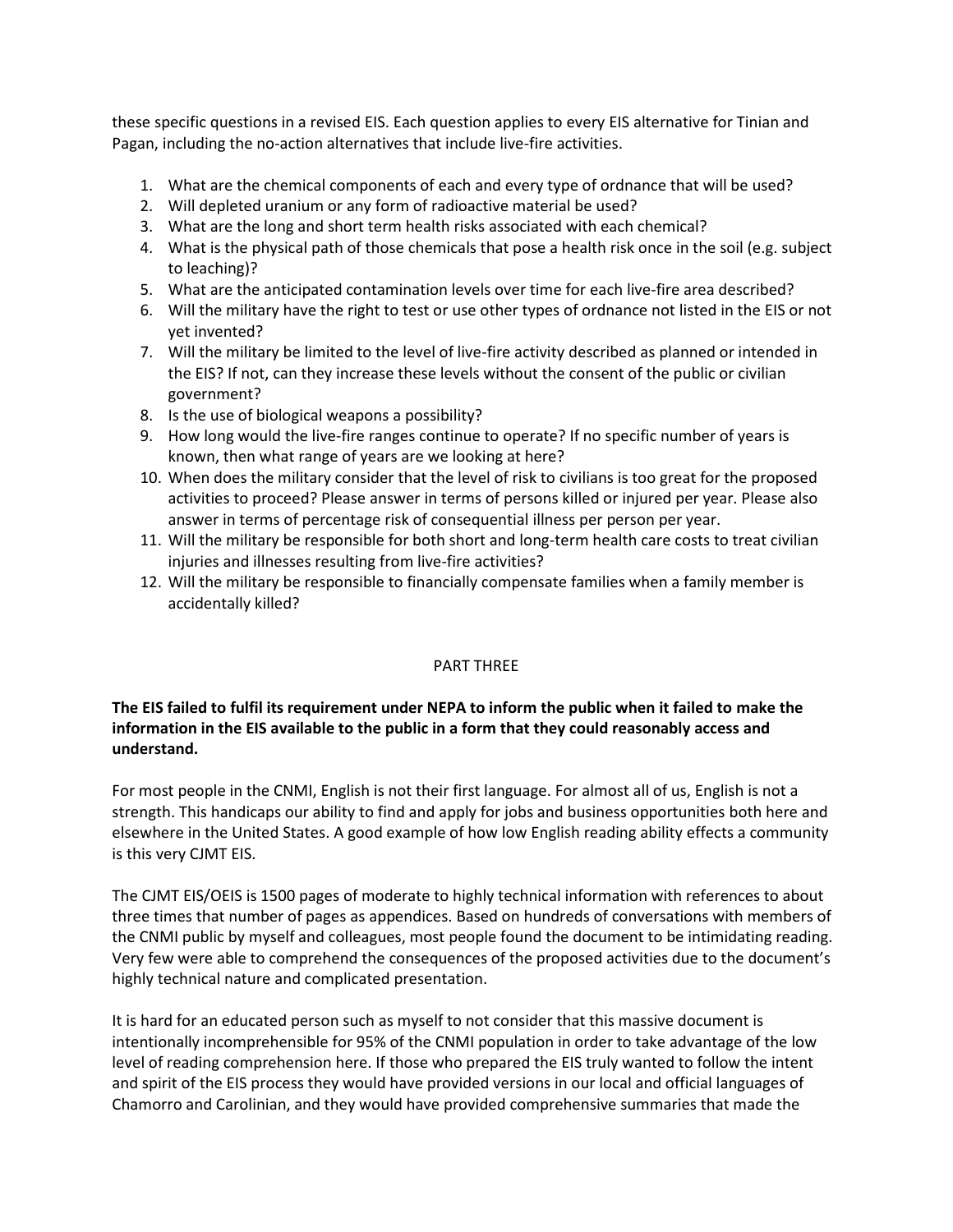information accessible to the public. Many people here in the CNMI find this decision to produce such a document and present it in less than a dozen hard copies to the CNMI community, with the appendices only available on a supplemental CD, apprehensible, manipulative and grossly self-serving by the U.S. military. In my own experience, trying to read a downloaded PDF version of the document using a new Toshiba laptop was frustratingly slow, with the response time to display the next page taking an average of three to four seconds. This made the 1500 page document virtually unreadable.

The NEPA process was not followed when the U.S. military failed to do effective outreach. The EIS must be redone in local languages and an effective outreach program designed with measures in place to ensure success must be conducted.

In responding to this section, please ensure that the following questions that relate to compliance with the NEPA/NHPA mandated requirement to conduct effective outreach that informs the community and stakeholders of the proposed activities are answered fully:

- 1. Were the reading level and language skills of the CNMI community ascertained in advance of the public comment period in order to inform the outreach strategy?
- 2. Was any effort made to survey the public during the public comment period to find out if the information was reaching the stakeholders?
- 3. Was any effort made, such as the use of focus groups, in order to learn whether or not the average CNMI reader had the English literacy skills to successfully read and understand the DEIS and make an informed assessment of how the proposed activities would effect them?

# PART FOUR

# **The U.S. military has intentionally broken its large-scale development of the Mariana Islands and surrounding waters into the world's largest live-fire training range into multiple proposal with the resulting effect of misleading the public and minimizing apparent impacts.**

Prior to the approval of the Mariana Islands Range Complex (MIRC) proposal in 2010, the U.S. military already held extensive areas of the Marianas. This include fully half of the northern third of Guam along with huge areas in the south, including the island's only lake, most of the land around Apra Harbour, and numerous other large areas of Guam that, together, make up a third of Guam's entire land mass. Here in the CNMI, they held a long-term lease on two thirds of Tinian, land around Tanapag Harbour and the entire island of Farallon de Medinilla.

The MIRC created a half-billion-square nautical mile live-fire training range that surrounds Guam, Rota, Tinian, Saipan and all but the furthest islands to the north. The MIRC authorized live-fire on and in the land, air, and sea throughout the training range. It also expanded the small-arms scope of the Tinian ranges into four range complexes inclusive of artillery, grenade, and high-impact zones.

On July 30, 2015 the U.S. Navy announced its Record of Decision for another proposal—the Mariana Islands Training and Testing Area (MITT) that doubled the area of the MIRC to nearly a billion square nautical miles. It also greatly increased the level of the Navy's deadly sonar and live-fire ordnance testing and training in CNMI waters. The MITT plan allows the Navy to damage or kill over 6 square miles of endangered coral reefs plus an additional 20 square miles of coral reef around FDM through the use of highly explosive bombs. It ups the rate of explosive bombing from 2,150 bombs per year to over 6,000 bombs per year, increasing the Navy's bombing of FDM by roughly 300 percent.